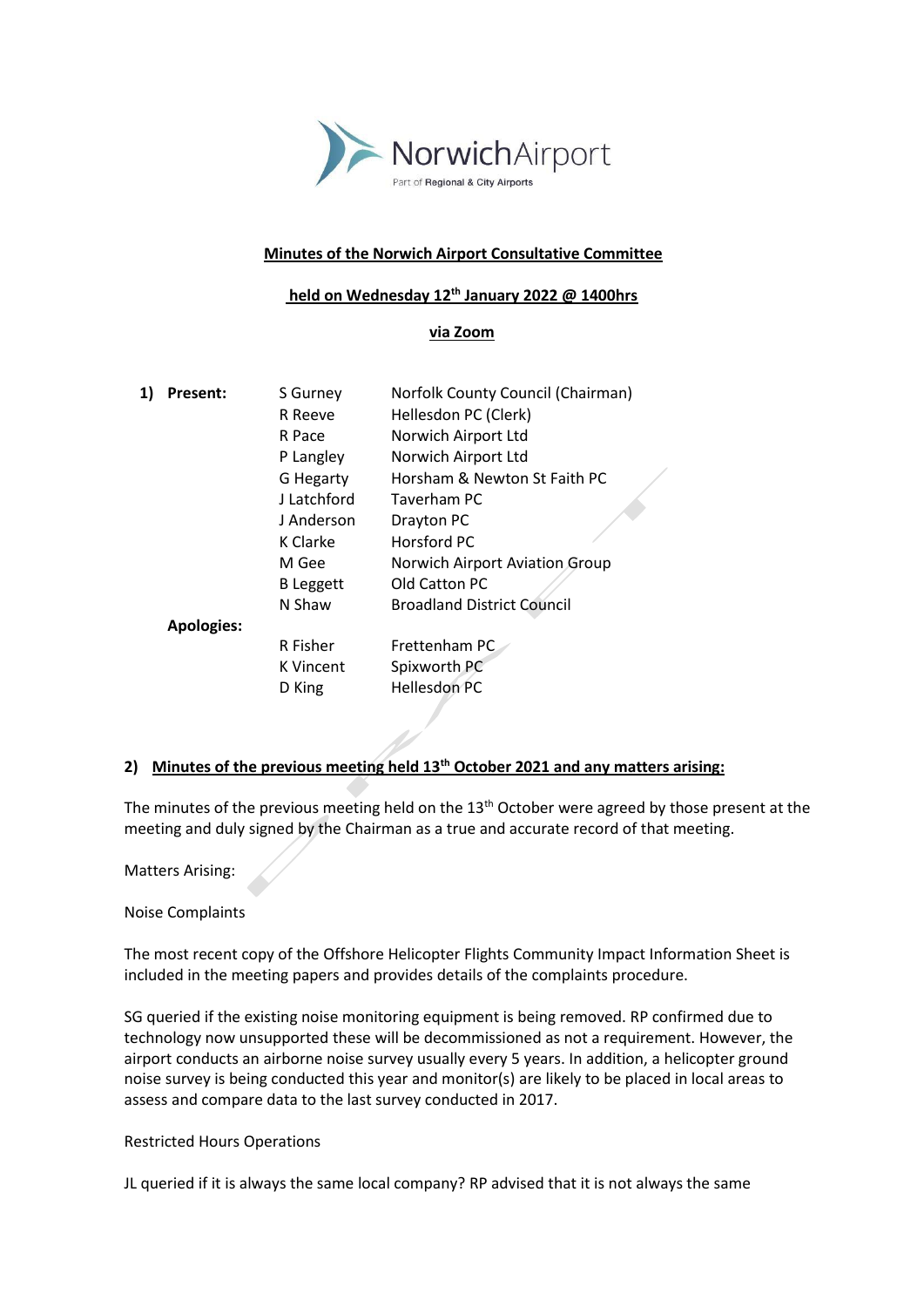company and any requests need to be permissible in accordance with planning and the Operating Framework Agreement.

### Air Ambulance Data

RP advises that the data on operations has been requested and will be shared with the committee upon receipt.

# **3) Managing Director's Report**

The recovery in flights and passenger numbers had begun to take hold until the arrival of the Omicron variant in early December and the Government increased the travel testing requirements. This damaged customer confidence and saw a circa 50% drop in passenger numbers. This led airlines to thin out frequencies on all routes. Exeter is suspended  $7<sup>th</sup>$  Jan to  $7<sup>th</sup>$  March, the Tenerife service has been reduced from 2 flights to one flight per week until March. From the 12<sup>th of</sup> Jan we are down to a daily Aberdeen and Amsterdam service, Edinburgh is suspended until mid-February. Helicopter operations are continuing at similar levels. Financial performance will be affected accordingly.

Whilst we have seen a slight increase in the number of Covid 19 in the workforce this has not had an impact on operational capability.

By next summer the airport should be back to offering 19 domestic and international destinations in ten countries including the start of direct flights from Jersey next summer with Channel Islandsbased airline Blue Islands. We are currently finalising our recruitment strategy and we will be looking to recruit circa 40 staff.

A planning application was submitted for up to 120,000 square meters of new development at Imperial Park, located on the north side of the airport. Determination is unlikely before March Planning Committee even though most matters, excluding phasing of development, ecology, and landscaping, are resolved.

The Operating Framework Agreement has been updated and is contained in the papers and has also been circulated to both Broadland and Norwich City Councils for their comment and endorsement.

The airport has adopted a Net Zero policy. Norwich Airport Limited commits to net zero carbon emissions from airport operations fully within its own control by 2050 at the latest, reducing absolute emissions to the furthest extent possible and addressing anyremaining emissions through investment in carbon removal and storage. We will participate in the industry recognised Airports Council International (ACI) Airport Carbon Accreditation (ACA) Scheme. The first step is to achieve Level 1 accreditation which involves mapping Scope 1 and 2 carbon emissions within the control of the airport. Once the baseline is established then measures will then be identified to ensure that over time the policy is met. Further details will be provided in due course.

The Airport is also developing a Surface Access Strategy. The proposed framework has been submitted to the Local Planning Authority for consideration. Once adopted work will begin on preparing the strategy with a target implementation date of October 2022.

Damage occurred to the ETF on 14<sup>th</sup> December following a high-power test conducted seemingly in line with guidance. The manufacturer inspected the ETF on  $11<sup>th</sup>$  January to assess whether any widespread failure of the blast deflection screen was evident and confirms that the two damaged panels are the only fatigued sections of latticework requiring replacement. The work is expected to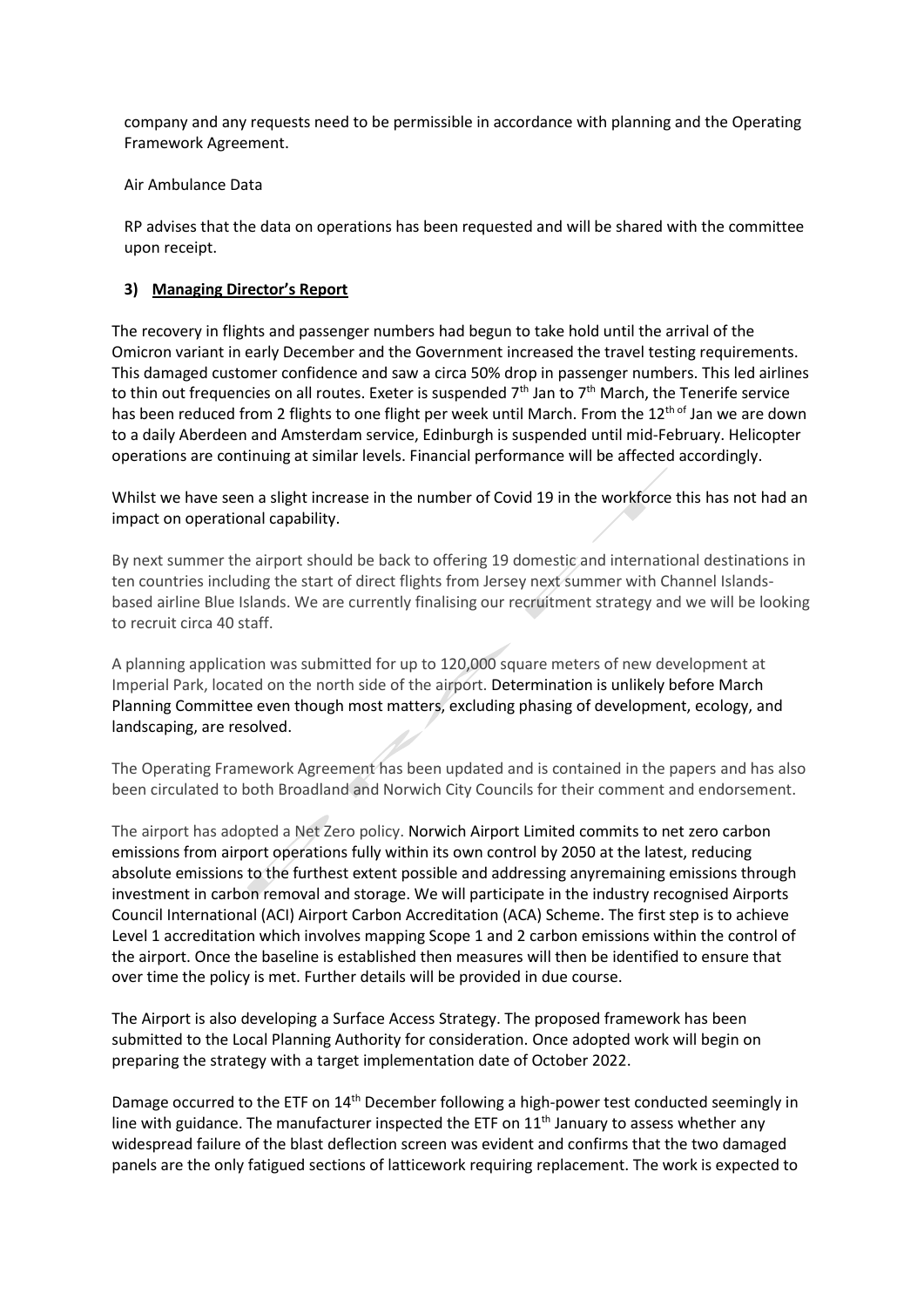be completed by mid-February.

Provision of car parking was insourced in December.

SG asked if the car parking rates would now be reduced? RP advised that the car parking rates are regularly reviewed and competitively priced, but that there are no immediate plans to amend the rates.

SG commented that during the summer season a number of complaints are received by residents in Hellesdon due to airport passengers parking on the residential streets for week at a time. BL added this is also an issue in Old Catton. RP advised that the airport is not expecting passenger numbers to return to 2019 levels, stating it could take 4-5 years for recovery. The airport needs to set its parking rates proportionately and whilst empathizes with the residents, suggests this is a matter for local authorities to review, but is open to suggestions on how the airport could help alleviate the situation and invites SG/BL to share their thoughts offline.

NS queries the repair costs required to replace the two damaged panels for the ETF and adds that the equipment installed should be manufactured to a set standard to cope with the requirements of the facility. RP advises that the priority is to replace the damaged panels to ensure the facility can be operational ASAP. The airport will then review the incident.

# **4) Operations and ATS Report**

Passenger COVID-19 testing continues in the Main Terminal. The process is working well, and the facility has been busy on most days.

Winter operations preparations are complete; procedures have been updated and issued.

The Airport opening times were reviewed for the winter season and issued.

The Airport bi-annual live emergency exercise was conducted in November - Exercise Falcon.

The Civil Aviation Authority conducted a compliance audit of Air Traffic Services.

The Norwich Airport Net Zero Policy Statement has been published.

Car parking transferred across from NCP to NAL on 01 December.

Mandatory Occurrence reports filed:

| Date       | Category          | <b>Details</b>                                                                                                                                      |
|------------|-------------------|-----------------------------------------------------------------------------------------------------------------------------------------------------|
| 05/10/2021 | Taxiway Incursion | Helicopter towed from Saxonair Apron to Hangar 10<br>without ATC clearance.                                                                         |
| 06/10/2021 | Local Standby     | An SR22 made a precautionary landing at Norwich due to a<br>potential issue with the aircraft; it made an uneventful<br>approach and landed safely. |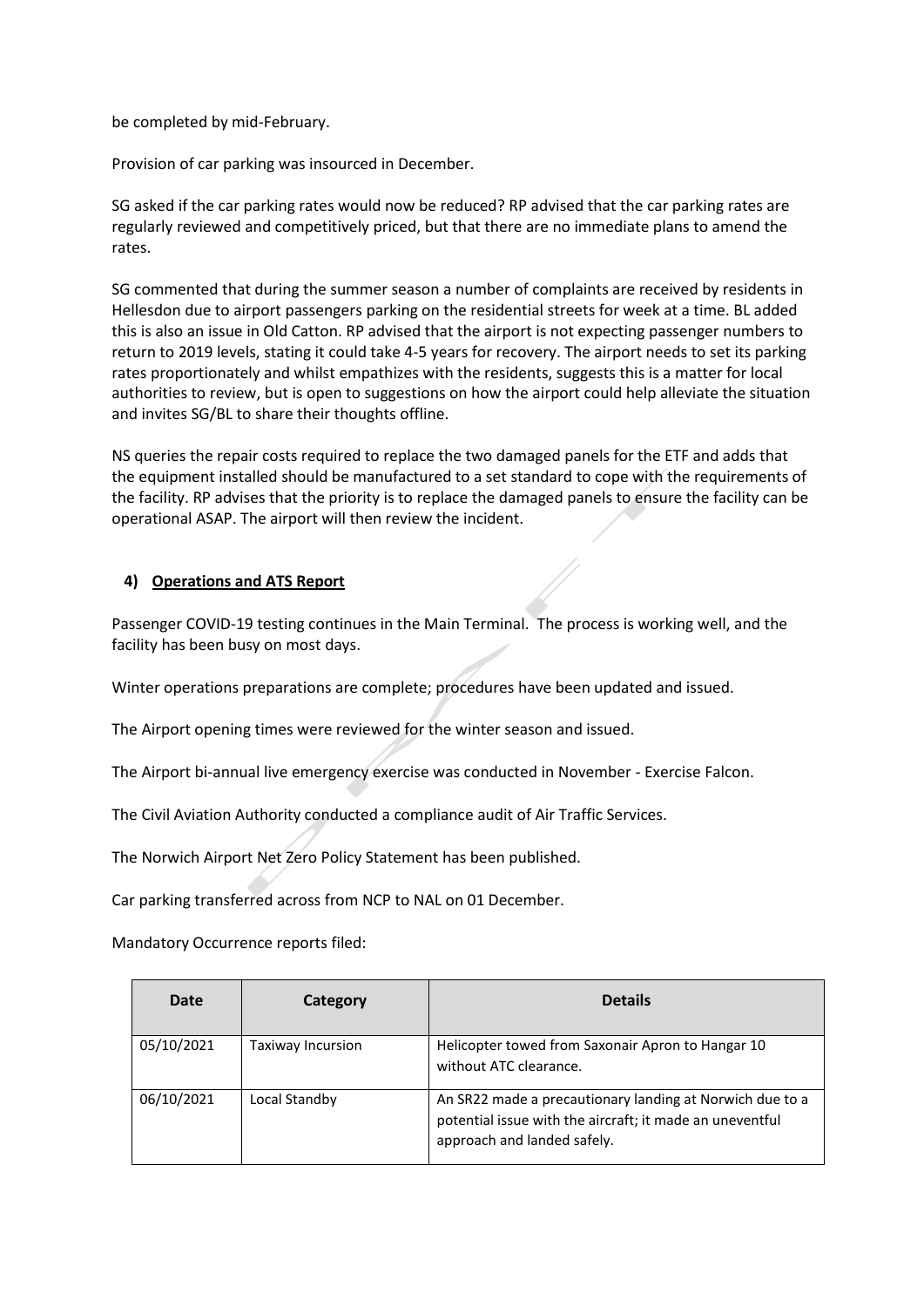| 08/10/2021 | <b>Bird Strike</b>             | The landing KLM reported a bird strike; upon inspection of<br>the aircraft, evidence was found on the lower right corner<br>of the windscreen.                                                                                                                                                                                                                        |
|------------|--------------------------------|-----------------------------------------------------------------------------------------------------------------------------------------------------------------------------------------------------------------------------------------------------------------------------------------------------------------------------------------------------------------------|
| 21/10/2021 | <b>Bird Strike</b>             | Confirmed bird strike of a gull on a landing TUI flight.                                                                                                                                                                                                                                                                                                              |
| 21/10/2021 | Runway Incursion               | Various airfield lighting failures across the aerodrome which<br>led to unusual taxi patterns. Aircraft backtracked the<br>runway and reported vacated at the intersection.<br>Reported later by the Duty Airfield Operations Officer, that<br>the pilot had parked the aircraft the wrong side of the<br>holding point line after vacating the runway.               |
| 26/10/2021 | <b>Full Emergency</b>          | An Isaacs Spitfire in the circuit at Felthorpe airfield suffered<br>decreasing oil pressure. The pilot declared an emergency<br>and landed safely.                                                                                                                                                                                                                    |
| 27/10/2021 | Airspace Infringement          | A pilot failed to telephone Norwich Air Traffic Control prior<br>to departure from Felthorpe Aerodrome to book out as per<br>the letter of agreement between Norwich ATC and<br>Felthorpe Aerodrome.                                                                                                                                                                  |
| 01/11/2021 | Cancelled Landing<br>Clearance | Helicopter cleared to land runway 27. Vehicles<br>approaching the holding point to cross the runway<br>threshold. Vehicles were cleared to cross runway 27<br>threshold, with helicopter on final. Helicopter landing<br>clearance was cancelled and told to continue the approach.<br>After the vehicles have vacated the runway, helicopter was<br>cleared to land. |
| 01/11/2021 | Confirmed Bird Strike          | An aircraft reported a possible bird strike on landing<br>runway 27; one Skylark carcass was found on the runway.                                                                                                                                                                                                                                                     |
| 13/11/2021 | Local Standby                  | The EAAA helicopter was approaching the N&N Hospital<br>when the aircraft suffered a single generator and fuel pump<br>failure. The pilot elected to return to EGSH rather than land<br>at the hospital site.                                                                                                                                                         |
| 18/11/2021 | <b>FOD</b>                     | Whilst conducting a routine runway inspection, smashed<br>glass was found mid-point of the runway along the<br>centreline.                                                                                                                                                                                                                                            |
| 30/11/2021 | Laser Attack                   | The EAAA helicopter was approaching the airfield when the<br>pilot was targeted by a laser from the ground in the vicinity<br>of the Norfolk Showground; the incident was reported to<br>the police who despatched officers to the scene.                                                                                                                             |
| 07/12/2021 | <b>FOD</b>                     | AGL staff found a fire extinguisher cover on Charlie Taxiway,<br>which had blown there in the high winds.                                                                                                                                                                                                                                                             |
| 08/12/2021 | <b>TCAS RA</b>                 | Controller observed an aircraft enter Norwich controlled<br>airspace without clearance. Information gained from<br>FlightRadar24 suggested that the aircraft was a CV22<br>Osprey.                                                                                                                                                                                    |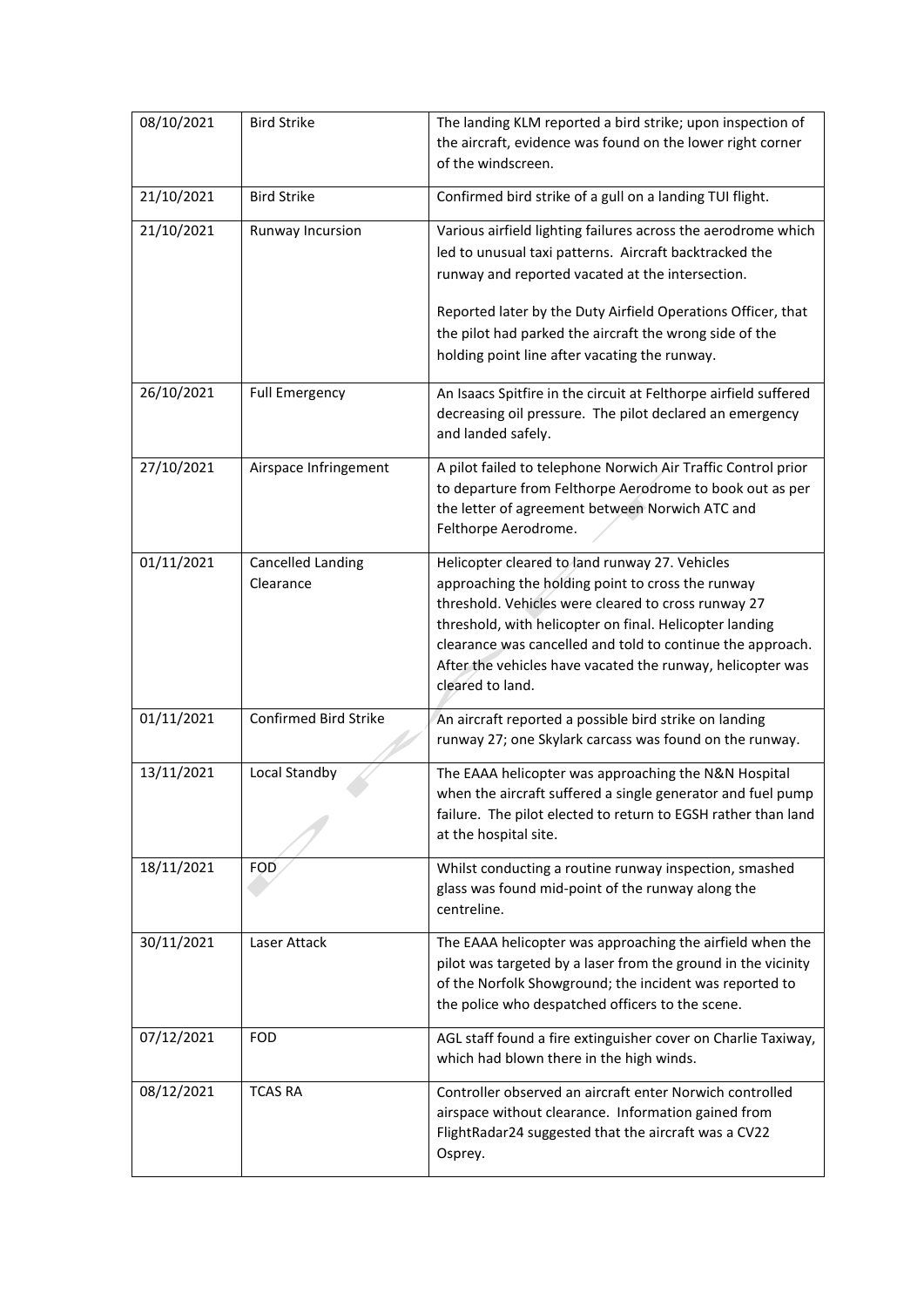| 13/12/2021 | Compass Failure          | The pilot of an inbound DA42 reported an issue with the<br>on-board compass as the instrument was showing<br>inaccurate headings. The controller steered the aircraft on<br>to the ILS and the aircraft landed with no further incident.                                |
|------------|--------------------------|-------------------------------------------------------------------------------------------------------------------------------------------------------------------------------------------------------------------------------------------------------------------------|
| 21/12/2021 | Radar Failure            | Multiple on-screen warnings indicating a fault appeared on<br>the radar display. After approximately 30 seconds, all<br>warnings disappeared, and all radar data returned. The<br>failure was reported to and investigated by ATC Engineers.                            |
| 26/12/2021 | <b>TCAS RA</b>           | Two helicopters were flying reciprocal tracks in the vicinity<br>of Eccles with 500ft vertical separation. Traffic information<br>was passed and they were visual with each other. A TCAS<br>RA was reported by one of the pilots who initiated a climb.                |
| 29/12/2021 | <b>FOD</b>               | During a routine runway inspection, a small drill bit was<br>found near runway 27 threshold.                                                                                                                                                                            |
| 30/12/2021 | <b>Equipment Failure</b> | The tower mains and standby transmitters became<br>unusable from the Tower Controller's position for<br>approximately 1 to 2 minutes. They remained serviceable<br>from the Radar Controller's position. ATC Engineers were<br>called out to attend but found no fault. |

- Complaints register discussed and noted.
- Register of late aircraft movements discussed and noted.
- Noise/Flying complaints discussed and noted.

SG comments that the helicopter activity at times seems to be operating close to the residential area. RP advises that ATC/Operators operate within the published procedures, however ATC can make tactical decisions due to weather/traffic. To be able to investigate, the airport needs dates/times of incidents, so reiterates the need for incidents to be sent to the airport. In the meantime, RP/PL will raise awareness with the helicopter operators and ask them to be as courteous as can be.

GH asks if the times of the incidents should be included on the log? RP said that whilst this information is required for the airport to be able to investigate, not sure if it will be of benefit on this log but will review.

# **5) Offshore Helicopter Activity**

Helicopter activity has continued to operate throughout COVID. SG asks due to reduced passengers on the aircraft has this led to an increase in movements. RP advised that whilst he doesn't have the full stats to hand, the Offshore Community Note document details movements/passenger numbers from 2018 through to 2021.

SG added the document was very good and a useful document to aide with queries regarding helicopter traffic.

# **6) Operating Framework Agreement**